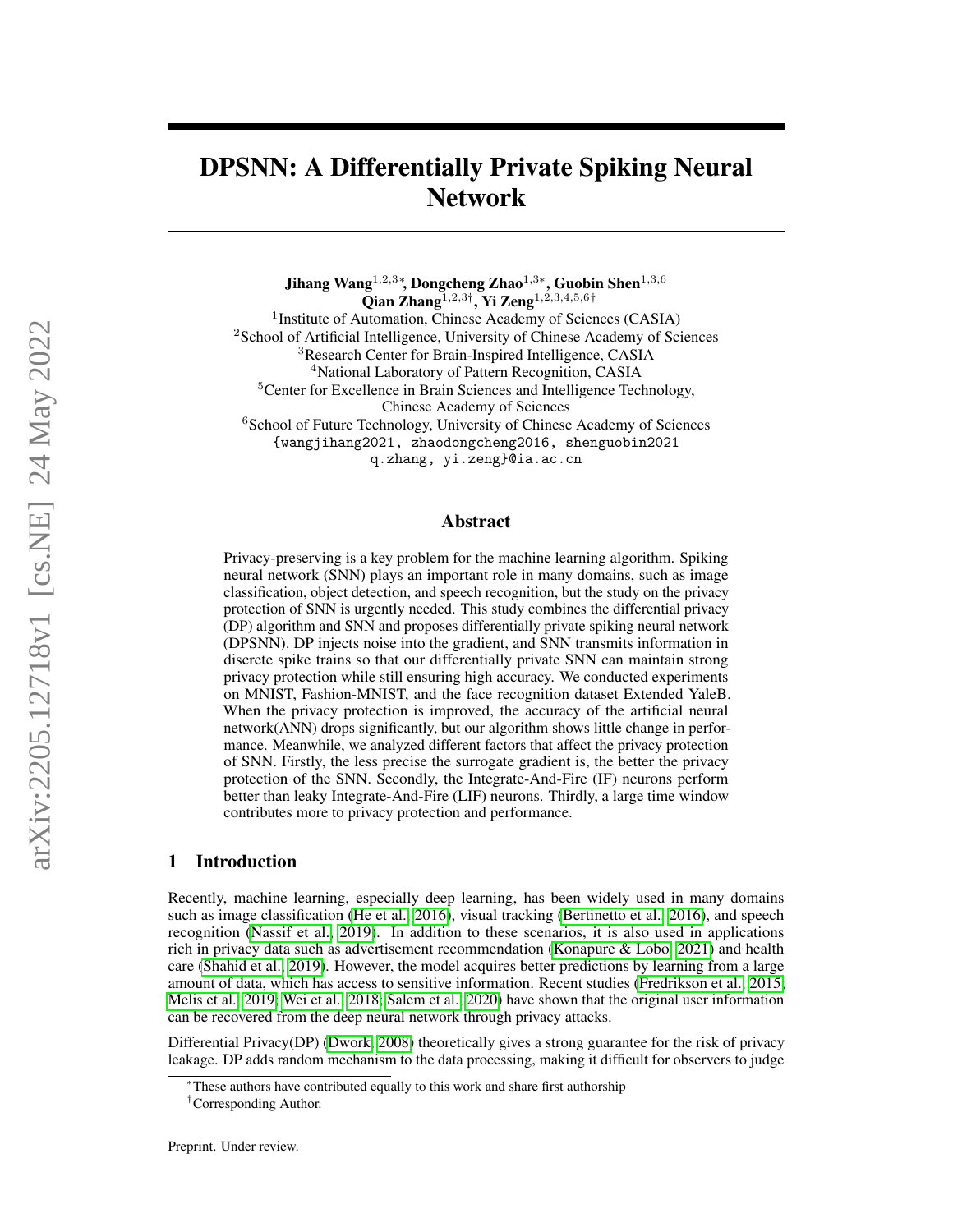small changes in the dataset through the output results to protect privacy. The differentially private stochastic gradient descent (DP-SGD) algorithm [\(Abadi et al., 2016\)](#page-9-4) achieves DP on deep learning with random noise added on the clipping gradient. DP-SGD has achieved great success in many domains, such as medical imaging [\(Ziller et al., 2021;](#page-11-0) [Li et al., 2019\)](#page-10-6), Generative Adversarial Networks (GANs) [\(Hitaj et al., 2017;](#page-10-7) [Jordon et al., 2018;](#page-10-8) [Xie et al., 2018\)](#page-11-1), and traffic flow estimation [\(Cai](#page-9-5) [et al., 2019\)](#page-9-5). The spiking neural network(SNN), known as the third generation of artificial neural network(ANN) [\(Maass, 1997\)](#page-10-9), has gradually attracted researchers' attention due to its brain-like information processing method. As shown in Fig. [1,](#page-1-0) the non-real-valued information transmission greatly protects privacy. Even though the input currents are different, they all reach the threshold and thus produce the same output.

The training of SNN can be mainly divided into three categories: synaptic plasticity based (Diehl  $\&$ [Cook, 2015;](#page-9-6) [Hao et al., 2020\)](#page-9-7), conversion based [\(Li et al., 2021;](#page-10-10) [Han & Roy, 2020\)](#page-9-8), and backpropagation based [\(Wu et al., 2018\)](#page-11-2). The introduction of the surrogate gradient makes the backpropagation algorithm successfully applied to the training of SNN [\(Neftci et al., 2019;](#page-10-11) [Wu et al., 2018,](#page-11-2) [2019;](#page-11-3) [Jin](#page-10-12) [et al., 2018;](#page-10-12) [Zhang & Li, 2020\)](#page-11-4). In addition to facilitating SNN's training, the imprecise surrogate gradient makes it difficult for attackers to recover the users' information about the samples.



<span id="page-1-0"></span>Figure 1: This figure shows the privacy-preserving measures in the differentially private spiking neural network(DPSNN).

This study proposes a differentially private spiking neural network(DPSNN) which combines the characteristics of SNN and DP as well. As shown in Fig. [1,](#page-1-0) The spiking neurons transmit information using spike sequences, the inexact derivative of the surrogate gradient, and the DP-SGD all provide a strong guarantee about the users' privacy. DPSNN shows high accuracy with strong privacy guarantees. The contributions of our study can be summarized as follows:

- To our best knowledge, this study is the first work that combines DP and SNN, which keeps an excellent trade-off between performance and privacy.
- We fully analyze the impact of various components of SNN on privacy protection, including different surrogate gradients, time window, and neuron types.
- We conducted experiments on MNIST [\(LeCun, 1998\)](#page-10-13), Fashion-MNIST [\(Xiao et al., 2017\)](#page-11-5) and Extended YaleB datasets [\(Georghiades et al., 2000\)](#page-9-9). The experimental results have shown demonstrate superiority of our work. Compared with ANN with the same configuration, our DPSNN maintains a high performance while guaranteeing strong privacy. We achieved 98.36% test accuracy with 0.63-GDP privacy bound on MNIST, 87.51% with 0.51-GDP on Fashion-MNIST, and 99.58% with 0.66-GDP on Extended YaleB.

# 2 Related Work

#### 2.1 Privacy-preserving Methods for Machine Learning

Researchers have developed several methods for privacy-preserving machine learning. Subsequently, homomorphic encryption (HE) is proposed. HE allows models to use encrypted data as input and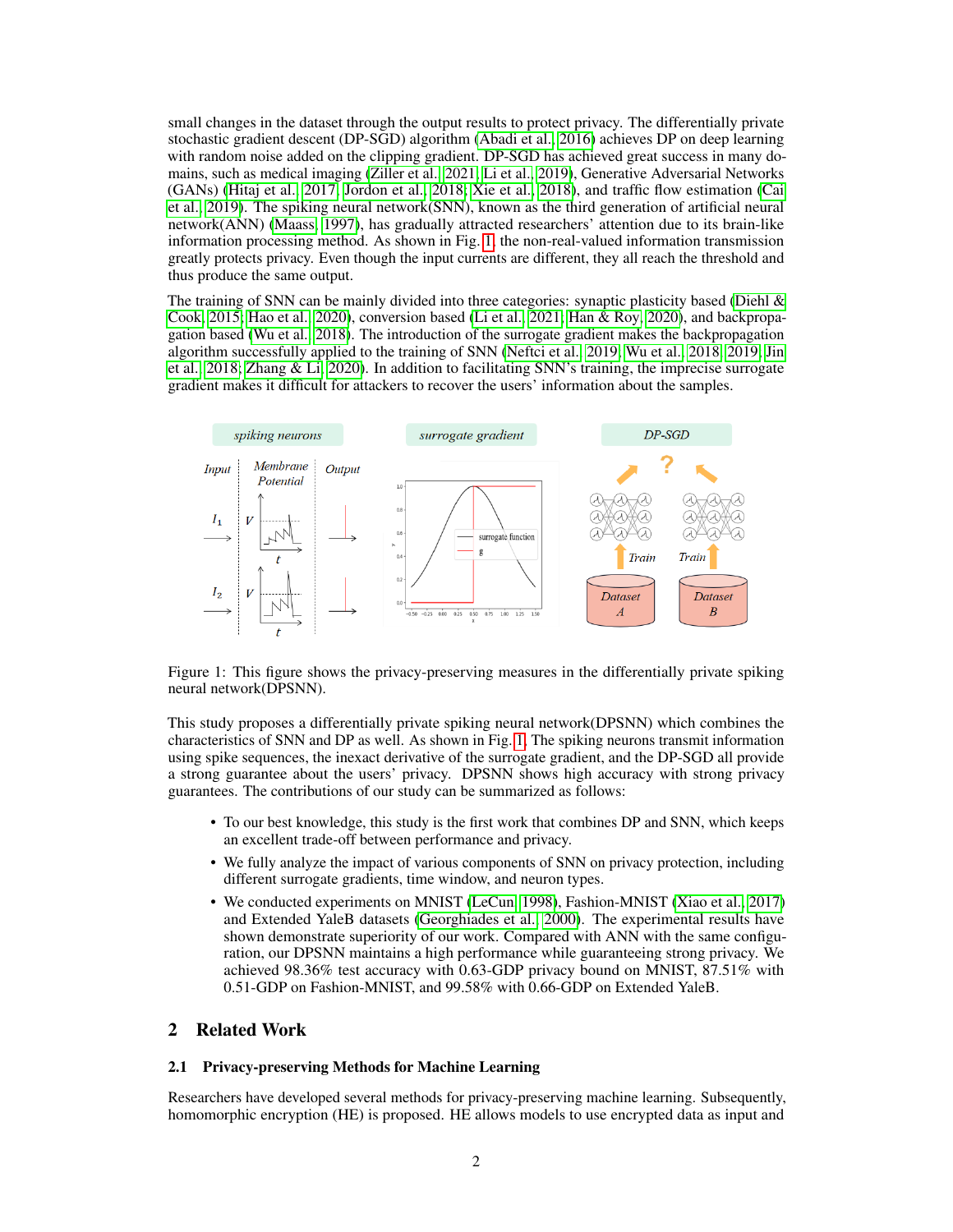ouput encrypted results, then the clients can decrypt them and get the results they want without data leakage. Many basic machine learning algorithms can be implemented with HE [\(Du et al., 2017;](#page-9-10) [Bost et al., 2014;](#page-9-11) [Fenner & Pyzer-Knapp, 2020\)](#page-9-12). In some cases, data from different enterprises must be used to obtain a better model, but no one wants to leak their data. Federated learning can solve this problem by exchanging encrypted intermediate machine learning results to achieve a better joint model while preventing data leakage [\(Yang et al., 2019\)](#page-11-6).

DP is another widely used concept for privacy-preserving, which can tell us the difficulty of distinguishing two datasets from the perspective of an attacker [\(Dwork et al., 2016;](#page-9-13) [Dong et al.,](#page-9-14) [2021\)](#page-9-14). Compared to the regularization methods such as dropout [\(Srivastava et al., 2014\)](#page-10-14) and weight decay [\(Krogh & Hertz, 1991\)](#page-10-15), DP has been proven to be an effective method for preserving privacy [\(Carlini et al., 2019\)](#page-9-15). [Li et al.](#page-10-16) [\(2020\)](#page-10-16) proposes a differential private gradient boosting decision tree, which has a strong guarantee of DP while the accuracy loss is less than the previous algorithm. Differential private empirical risk minimization guarantees a privacy bound of the empirical risk minimization algorithm to protect the training data [\(Bassily et al., 2014\)](#page-9-16). The moments accountant technique can analyze the DP in deep learning [\(Abadi et al., 2016\)](#page-9-4). [Li et al.](#page-10-16) [\(2020\)](#page-10-16) proposes deep private auto-encoders, where DP is introduced by perturbing the cross-entropy errors.

#### 2.2 Differentially Private Stochastic Gradient Descent

The DP-SGD algorithm [\(Abadi et al., 2016\)](#page-9-4) uses gradient perturbation in the stochastic gradient descent and has become a standard privacy-preserving method for machine learning. While the DP-SGD algorithm effectively stops known attacks in the neural network, the noise added in gradient descent reduces the accuracy of the models. There have been many related works to improve the accuracy of DP-SGD. [Yu et al.](#page-11-7) [\(2021\)](#page-11-7) proposed expected curvature to improve the utility analysis of DP-SGD for convex optimization. [Bu et al.](#page-9-17) [\(2020\)](#page-9-17) uses Gaussian Differential Privacy(GDP) to estimate tighter privacy bounds of DP-SGD in the deep learning model. [Papernot et al.](#page-10-17) [\(2021\)](#page-10-17) replaces the Rectified Linear Unit(ReLU) activation with the tempered sigmoid activation in the ANN, which can prevent the activations from exploding to improve the accuracy of differential private ANN trained by DP-SGD.

SNN is gradually applied in many domains, and the privacy of SNN needs more attention. Also, the characteristics of SNN are more conducive to building a network with high privacy protection. This study is the first attempt to effectively combine SNN and DP to build a network with a high privacy guarantee and less accuracy loss.

## 3 Methods

#### 3.1 Differential Privacy Theory

Two datasets are adjacent if there is only one different record between each other. For the definition of  $(\varepsilon, \delta)$ -DP, we refer to Dwork's previous work [\(Dwork et al., 2016\)](#page-9-13): For any pair of adjacent datasets D, D' and any event E, a mechanism M is  $(\varepsilon, \delta)$ -DP if  $\mathbb{P}(M(D) \in E) \leq e^{\varepsilon} \mathbb{P}(M(D') \in E) + \delta$  [\(Dwork](#page-9-13) [et al., 2016\)](#page-9-13).

This study performs privacy analysis in the framework of GDP theory [\(Dong et al., 2021\)](#page-9-14). A mechanism M is  $\mu$ -GDP if  $T(M(D), M(D')) \geq T(N(0, 1), N(\mu, 1))$ , where T means trade-off function [\(Dong et al., 2021\)](#page-9-14). This means distinguishing between adjacent datasets D and  $D'$  is harder than distinguishing between Gaussian distribution  $N(0, 1)$  and  $N(\mu, 1)$ .

## 3.2 Spiking Neural Network

The Integrate-And-Fire (IF) model is commonly used to describe the neuronal dynamics of SNN [\(Wu](#page-11-2) [et al., 2018;](#page-11-2) [Jin et al., 2018;](#page-10-12) [Zhang & Li, 2020\)](#page-11-4). The cell membrane is treated as a capacitor and the dynamics of IF neurons can be governed by a differential equation:

<span id="page-2-0"></span>
$$
C\frac{dV(t)}{dt} = I(t) \tag{1}
$$

where C is the membrane capacitance,  $V(t)$  is the membrane potential at time t.  $I(t) = \sum_{j=1}^{l} w_{ij} o_j$ denotes the pre-synaptic input current. When the membrane potential reaches a certain threshold,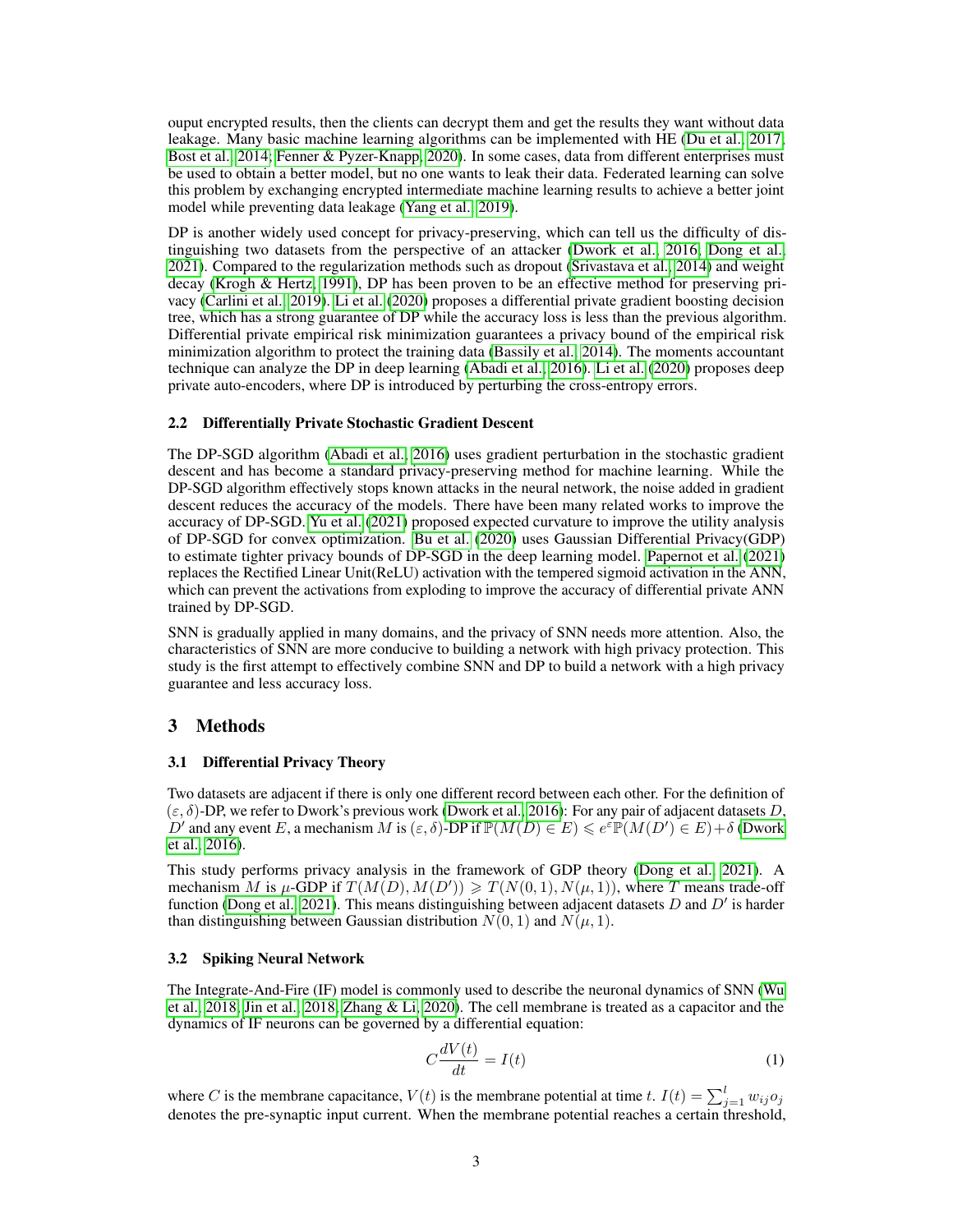the neurons fire a spike and return to the resting potential (we set the resting potential as zero in our model).

For better simulation, we convert the Eq. [1](#page-2-0) into a discrete form with the Euler method into Eq[.2:](#page-3-0)

<span id="page-3-0"></span>
$$
V_i^{t+1,n} = V_i^{t,n} (1 - o_i^{t,n}) + \sum_{j=1}^{l(n-1)} w_{ij}^n o_j^{t+1,n-1}
$$
 (2)

 $o_i^{t,n}$  indicates whether the neuron i in layer n fires a spike at time  $t$  ( $0 \le t \le T$ , T is the time window).  $w_{ij}^n$  represents the weight of synaptic connections between the j-neuron in layer  $n-1$ and *i*-neuron in layer n.  $l(n-1)$  denotes the number of neurons in layer  $n-1$ .  $V_i^{t,n}$  means the membrane potential of the  $i$ -neuron in layer  $n$  at time  $t$ .

The neuron will fire a spike when the membrane potential exceeds the threshold  $V_{th}$ , which is shown in Eq. [3.](#page-3-1)  $q$  is the spiking activation function.

<span id="page-3-1"></span>
$$
o_i^{t+1,n} = g(V_i^{t+1,n}) = \begin{cases} 0, & V_i^{t+1,n} < V_{th} \\ 1, & V_i^{t+1,n} \ge V_{th} \end{cases} \tag{3}
$$

<span id="page-3-2"></span>The biggest limitation that restricts the use of BP in SNN is the non-differentiable spike activation function g. The surrogate gradient utilizes the inexact gradients near the threshold to enable the BPTT algorithm to be successfully used in the training of SNN. Herein, we focus on three commonly used surrogate gradient functions as shown in Eq[.4,](#page-3-2) [5,](#page-3-3) [6,](#page-3-4) and we call them Gate Function, Darctanh Function, and Normal Function, respectively. The influence of different surrogate functions on the privacy protection is discussed in detail in the Discussion section.

$$
\frac{dg}{dV} = sign(|V - V_{th}| < \frac{1}{2})\tag{4}
$$

$$
\frac{dg}{dV} = \frac{4}{e^{-2(V - V_{th})} + e^{2(V - V_{th})} + 2}
$$
\n(5)

$$
\frac{dg}{dV} = e^{2(V - V_{th})^2} \tag{6}
$$

#### <span id="page-3-4"></span><span id="page-3-3"></span>3.3 Differentially Private Spiking Neural Network

Here, we propose DPSNN, a differentially private spiking neural network. DPSNN uses the iterative IF neurons as Eq. [2](#page-3-0)∼[3.](#page-3-1) For the output layer, we used the accumulated membrane potential as the final output as used in [\(Kim & Panda, 2020\)](#page-10-18). The entire pipeline of our DPSNN is shown in Fig. [2.](#page-4-0) The network propagates the information in the forward process as the normal SNN. Furthermore, we clipped the gradient and added noise in the backpropagation process.

The loss function is set with cross-entropy loss.

$$
L = -\sum_{i=1}^{l(d)} y_i \log\left(\frac{exp(V_i^{T,d}/T)}{\sum_{j=1}^{l(d)} exp(V_i^{T,d}/T)}\right)
$$
(7)

 $y_i$  is the true label. For the backward process of the network, we first calculated the gradient of each parameter. The details are shown below.

$$
\frac{\partial L}{\partial w_{ij}^n} = \frac{\partial L}{\partial V_i^{t,n}} \frac{\partial V_i^{t,n}}{\partial w_{ij}^n} = \frac{\partial L}{\partial V_i^{t,n}} o_j^{t,n-1}
$$
\n(8)

We used the surrogate gradient mentioned above combined with the backpropagation through time (BPTT) to get the gradient of the corresponding time and layer.

$$
\frac{\partial L}{\partial o_i^{t,n}} = \sum_{j=1}^{l(n+1)} \frac{\partial L}{\partial o_j^{t,n+1}} \frac{\partial o_j^{t,n+1}}{\partial o_i^{t,n}} + \frac{\partial L}{\partial o_i^{t+1,n}} \frac{\partial o_i^{t+1,n}}{\partial o_i^{t,n}} \n= \sum_{j=1}^{l(n+1)} \frac{\partial L}{\partial o_j^{t,n+1}} \frac{\partial g}{\partial V_j^{t,n+1}} w_{ji}^{n+1} - \frac{\partial L}{\partial o_i^{t+1,n}} \frac{\partial g}{\partial V_i^{t+1,n}} V_i^{t,n}
$$
\n(9)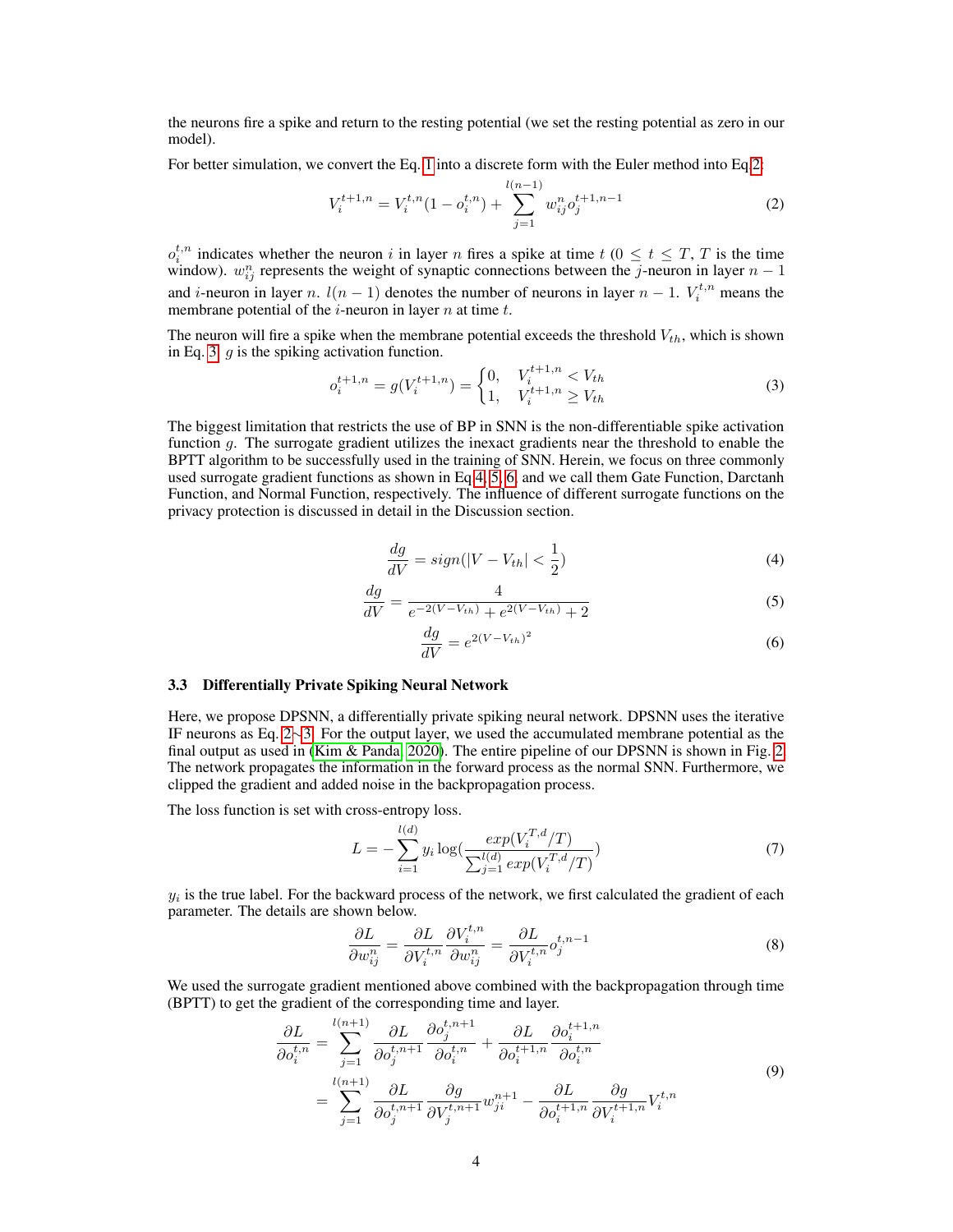

<span id="page-4-0"></span>Figure 2: The forward process transmits information as the normal SNN. The backward process clipped the gradient and added noise to the clipped gradient (gradient perturbation).

$$
\frac{\partial L}{\partial V_i^{t,n}} = \frac{\partial L}{\partial o_i^{t,n}} \frac{\partial o_i^{t,n}}{\partial V_i^{t,n}} + \frac{\partial L}{\partial V_i^{t+1,n}} \frac{\partial V_i^{t+1,n}}{\partial V_i^{t,n}} \n= \frac{\partial L}{\partial o_i^{t,n}} \frac{\partial g}{\partial V_i^{t,n}} + \frac{\partial L}{\partial V_i^{t+1,n}} (1 - o_i^{t,n})
$$
\n(10)

We can get the gradients of parameters  $\frac{\partial L}{\partial \theta_m}$  where  $\theta_m$  means the vector of all the  $w_{ij}^n$  after m times parameters update. To restrict the influence of each sample to the privacy, we clipped the gradient with a certain range with  $l_2$  norm. The clipping operation ensured the  $l_2$  norm of gradients was bounded by  $R$ 

<span id="page-4-1"></span>
$$
\bar{v}_k = \frac{\partial L}{\partial \theta_m} / \max\left\{1, \left\|\frac{\partial L}{\partial \theta_m}\right\|_2 \frac{1}{R}\right\} \tag{11}
$$

Then the algorithm injected Gaussian noise controlled by the noise scale  $\sigma$  into the clipped gradients, and updated the weights of the network with stochastic gradient descent (SGD) as shown in Eq. [12.](#page-4-1)

$$
\theta_{m+1} = \theta_m - \frac{\eta_t}{B} \left( \sum_{k=1}^B \bar{v}_k + \sigma R \cdot N(0, I) \right)
$$
 (12)

Where B is the mini-batch size and  $\eta_t$  is the learning rate. DPSNN iteratively optimizes the initial parameters  $\theta_0$  to  $\theta_E$ . E is the number of iterations.

## 4 Experiments

In this section, we conducted experiments on several commonly used datasets to illustrate the superiority of our DPSNN. All the experiments were conducted on the PyTorch Framework with Intel(R) Core(TM) i5-7300HQ CPU. Moreover, to demonstrate the power of DPSNN for privacy protection, we compared experiments with ANN of the same structure using DP. To prove the generalization of the experiments, experiments were conducted on two different structures Net1 and Net2. The Net1 structure is 16C8S2-P2S1-32C4S2-P2S1-32-10, and the Net2 structure is 16C7S1- P2S2-32C4S1-P2S2-32-10, where 16C8S2 means 16 conventional filters of  $8 \times 8$  and strides are 2, and P2S1 means  $2\times2$  max-pooling and strides are 1. The activation function in the ANN is set with tanh, which is the same as Papernot's work [\(Papernot et al., 2021\)](#page-10-17). Experiments compared the test accuracy under different noise scales  $\sigma$  to illustrate the privacy bound. The mini-batch size was 250, learning rate  $\eta_t = 0.25$ , and gradient norm bound  $R = 1.5$ .

The gradient approximation curve in the experiments was Eq. [4](#page-3-2) and the time window  $T = 5$ . We discuss the influence of different surrogate functions, different neuron types, and time window in Section [5.](#page-7-0)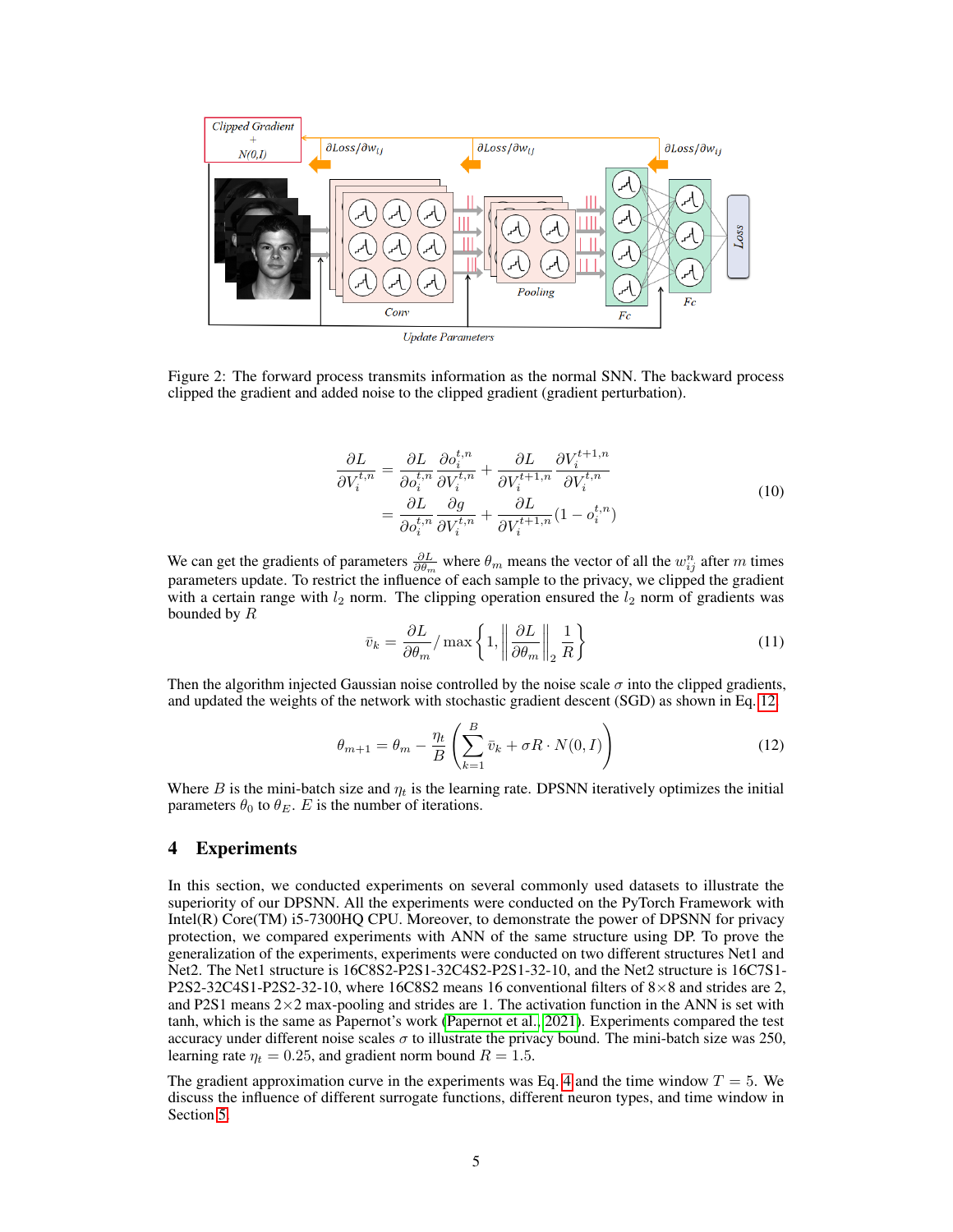<span id="page-5-1"></span>

| $\sigma$ | $SNN$ -Accuracy(%) | ANN-Accuracy(%) | $MA-\varepsilon$ | $CLT-\varepsilon$ | $CLT-\mu$ |
|----------|--------------------|-----------------|------------------|-------------------|-----------|
| 1.6      | 97.96              | 95.35           | 1.46             | 1.32              | 0.35      |
| 1.3      | 98.19              | 96.57           | 1.93             | 1.74              | 0.44      |
| 1.0      | 98.36              | 97.31           | 2.93             | 2.60              | 0.63      |
| 0.7      | 98.55              | 97.95           | 6.55             | 5.31              | 1.18      |
| 0.5      | 98.63              | 98.45           | 23.20            | 21.65             | 3.66      |

Table 1: The test accuracy of Net2-SNN and Net2-ANN with same privacy bound on MNIST dataset.

# 4.1 MNIST

The MNIST [\(LeCun, 1998\)](#page-10-13) is a hand-written digit dataset that contains 60,000 labeled training images and 10,000 labeled testing images. Each digit sample is a  $28 \times 28$  grayscale image sourced from the postal codes of 0-9.

Based on the above network structures, we conducted experiments on ANN and SNN, respectively, denoted as Net1-ANN, Net1-SNN, Net2-ANN, and Net2-SNN. The number of training epochs was set to 60. As shown in Fig. [3,](#page-5-0) we compared the different accuracy curves of three different privacy protection scenarios, including no privacy protection and noise scale  $\sigma$  as 1.0, 1.6.



<span id="page-5-0"></span>Figure 3: (A) is the test accuracy of the networks on MNIST without differentially private stochastic gradient descent (DP-SGD). (B) and (C) are the test accuracy with the noise scale  $\sigma$  is 1.0 and 1.6.

As shown in the Fig. [3,](#page-5-0) when the DP-SGD is not applied, both ANN and SNN guarantee high accuracy. When the degree of noise added is low, such as  $\sigma = 1.0$ , SNN has a higher accuracy rather than ANN. When the noise scale increases from  $\sigma = 1.0$  to  $\sigma = 1.6$ , with the increase of the training epochs, the performance of ANN gradually decreases, but the SNN always maintains a high performance. This shows that ANN based on real-valued neurons is considerably affected by noise, while our DPSNN can guarantee a great trade-off between performance and privacy protection.

Also, we performed a quantitative analysis of privacy bounds on Net2. The  $\varepsilon$  of the  $(\varepsilon, \delta)$ -DP privacy bounds are calculated by the moments accountant [\(Abadi et al., 2016\)](#page-9-4) and central limit theorem [\(Bu](#page-9-17) [et al., 2020\)](#page-9-17) and are denoted as MA- $\varepsilon$  and CLT- $\varepsilon$ .  $\delta$  is set with  $10^{-5}$ . We also compute the  $\mu$ -GDP privacy bound with the central limit theorem and denote the cost as  $CLT-\mu$ . The smaller the  $\varepsilon$  and  $\mu$ , the better the privacy protection. In Table [1,](#page-5-1) the test accuracy of Net2 on SNN and ANN with the same privacy bounds are shown. It can be seen that both ANN and SNN demonstrate great performance under poor privacy protection, which the CLT- $\varepsilon$  = 21.65. However, when the privacy protection is gradually improved, the accuracy of SNN does not change much, while for ANN, the accuracy drops from 98.45% to 95.35%. Our DPSNN guaranteed a high accuracy while having strong privacy protection and achieved the 98.36% performance at the 0.63-GDP.

#### 4.2 Fashion-MNIST

The Fashion-MNIST [\(Xiao et al., 2017\)](#page-11-5) is more complex compared with MNIST, which has the same image size as MNIST. It has 60,000 training images and 10,000 test images. Each example is associated with a label from 10 classes.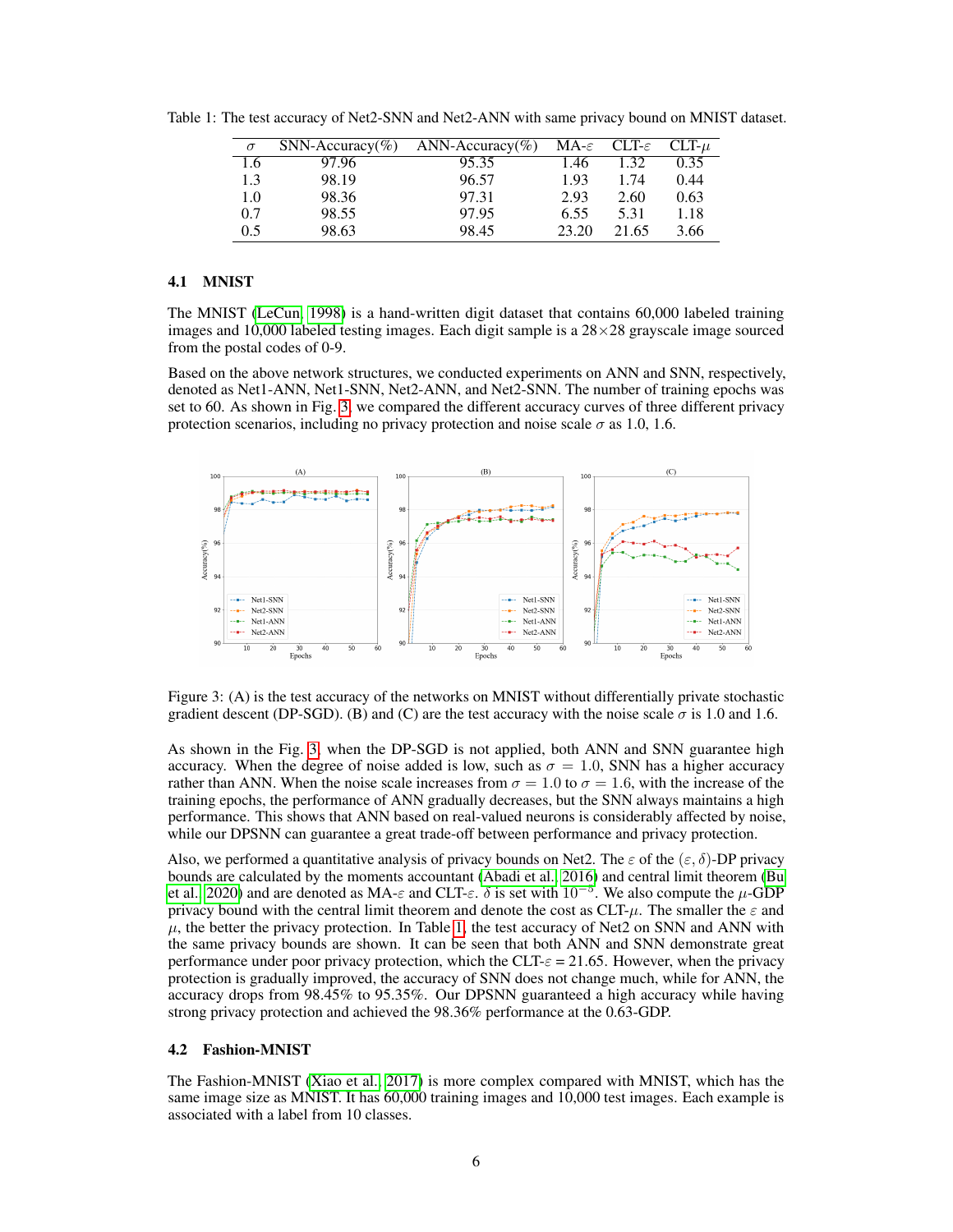

<span id="page-6-0"></span>Figure 4: (A) is the test accuracy of the networks on Fashion-MNIST without differentially private stochastic gradient descent (DP-SGD). (B) and (C) are the test accuracy with the noise scale  $\sigma$  is 1.0 and 1.6.

Table 2: The test accuracy of Net2-SNN and Net2-ANN with same privacy bound on Fashion-MNIST dataset.

<span id="page-6-1"></span>

| $\sigma$ | $SNN$ -Accuracy(%) | ANN-Accuracy(%) | $MA-\varepsilon$ | $CLT-\varepsilon$ | $CLT-\mu$ |
|----------|--------------------|-----------------|------------------|-------------------|-----------|
| 1.6      | 87.31              | 83.82           | 1.61             | 1.46              | 0.38      |
| 1.3      | 87.51              | 84.75           | 2.23             | 2.02              | 0.51      |
| 1.0      | 87.93              | 85.90           | 3.55             | 3.18              | 0.76      |
| 0.7      | 88.34              | 87.72           | 8.28             | 7.02              | 1.49      |
| 0.5      | 88.37              | 88.33           | 24.98            | 23.77             | 3.93      |

The training epochs are set to 80. The test accuracy of two structures on Fashion-MNIST with different privacy guarantees is shown in Fig. [4.](#page-6-0) For Net1 and Net2, when there is no privacy protection, both ANN and SNN show strong performance. However, when the injected noise increases, the learning curve for the SNN does not change much, while for ANN, the learning curve drops significantly. Our DPSNN maintains high performance while ensuring strong privacy protection.

For Net2, we calculate the accuracy under various privacy bounds, as shown in Table [2.](#page-6-1) Both ANN and SNN show superior performance when privacy protection is low. When the  $\mu$  drops from 3.93-GDP to 0.38-GDP, the accuracy of ANN drops 4.5% while SNN only drops approximately 1%. Compared with MNIST, Fashion-MNIST is more complex and is more susceptible to noise. When privacy protection is improved, the accuracy of Fashion-MNIST is more likely to decrease. DPSNN can maintain a good balance between privacy protection and performance on more complex datasets. DPSNN is an effective way to improve privacy-utility trade-off.

## 4.3 Extended YaleB

In addition to the common datasets, privacy protection has received particular attention in the field of personal privacy data, especially facial recognition. This study performs face recognition experiments on the Extended YaleB dataset. The Extended YaleB dataset contains face images of 29 subjects under 9 poses and 64 illumination conditions. Every subject has 576 grayscale images, and the size of each image is  $640\times480$ .

In this study, 128 images are randomly selected from each subject's data as the testing set, while the rest are the training set. We construct SNN for privacy-guaranteed facial recognition. The

<span id="page-6-2"></span>Table 3: The best test accuracy in 80 epochs under different noise scale on Extended YaleB dataset.

| $\sigma$ | $Accuracy(\%)$ | $MA-\varepsilon$ | $CLT-\varepsilon$ | $CLT-u$ |
|----------|----------------|------------------|-------------------|---------|
| 2.5      | 99.30          | 2.21             | 1.96              | 0.49    |
| 2.0      | 99.58          | 3.05             | 2.71              | 0.66    |
| 1.5      | 99.55          | 442              | 3.89              | 0.9     |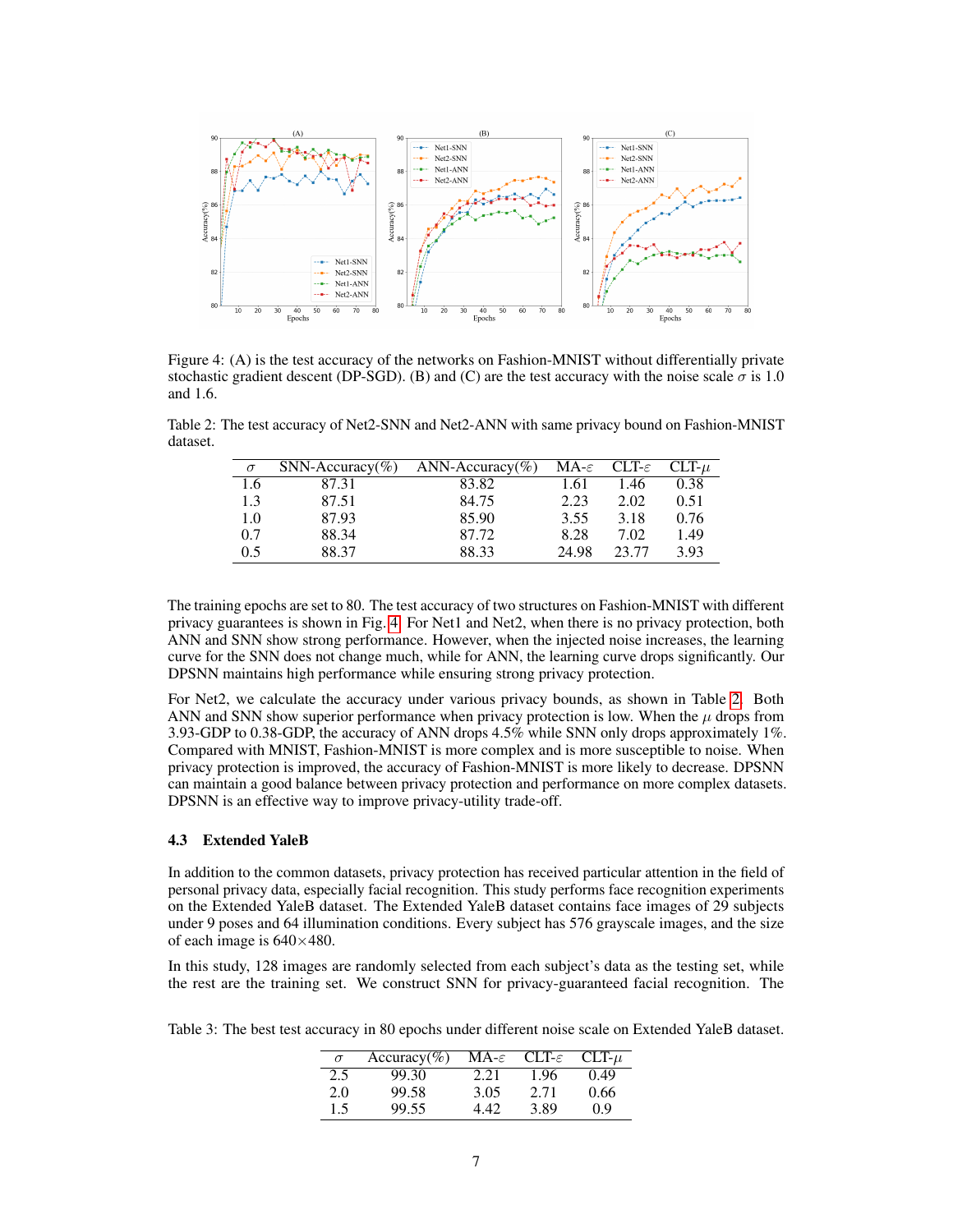network structure is 16C7S1-P2S2-32C4S1-P2S2-128-29. The gradient norm bound R is 2.0, and the mini-batch size is 256.

Table [3](#page-6-2) shows the best test accuracy in 80 epochs under different noise scales. The network can achieve a test accuracy of about 99.58%, and the model is only 0.66-GDP, realizing the facial recognition under solid privacy guarantees.

## <span id="page-7-0"></span>5 Discussion

The privacy of SNN trained based on backpropagation is affected by multiple settings, such as the surrogate function setup, the simulation time window, and using IF neurons or LIF neurons. Based on the Fashion-MNIST dataset and Net2 structures, we then analyze the impact of different settings on the privacy protection of SNN.

#### 5.1 The Influence of Surrogate Function

The learning curves of different surrogate functions [4,](#page-3-2)[5](#page-3-3)[,6](#page-3-4) under different noise scale  $\sigma$  has been shown in the Fig. [5.](#page-7-1)



<span id="page-7-1"></span>Figure 5: The performance of the differentially private spiking neural network (DPSNN) using different surrogate functions. (A) $\sim$ (C) are the test accuracy when the noise scale is 0.5, 1.0, 1.6 respectively.

When the privacy protection is gradually strengthened, the Gate Function has higher accuracy than the other two surrogate functions. The main reason is that the Gate Function is more imprecise in the derivation of the gradient than the other two functions. The imprecise surrogate gradient provides strong privacy guarantees.

#### 5.2 The influence of different neuron types

In addition to the IF neurons, leaky Integrate-And-Fire (LIF) neuron is another commonly used neuron model in the deep SNN. The dynamics of LIF neurons can be described as follows:

$$
\tau \frac{dV(t)}{dt} = -V(t) + RI(t) \tag{13}
$$

where  $\tau = RC$  is the time constant, R is the membrane resistance. The iterative LIF model adds a parameter  $\lambda = 1 - \frac{1}{\tau}$  into Eq. [2](#page-3-0) to describe the leak rate of the membrane potential as follows:

$$
V_i^{t+1,n} = \lambda V_i^{t,n} (1 - o_i^{t,n}) + \sum_{j=1}^{l(n-1)} w_{ij}^n o_j^{t+1,n-1}
$$
 (14)

Here, we set  $\lambda = 0.2$  and compare the performance of LIF neurons and IF neurons. As can be seen in Fig. [6,](#page-8-0) when the noise scale is 0.5, 1.0 and 1.6, we plot learning curves of IF neurons and LIF neurons.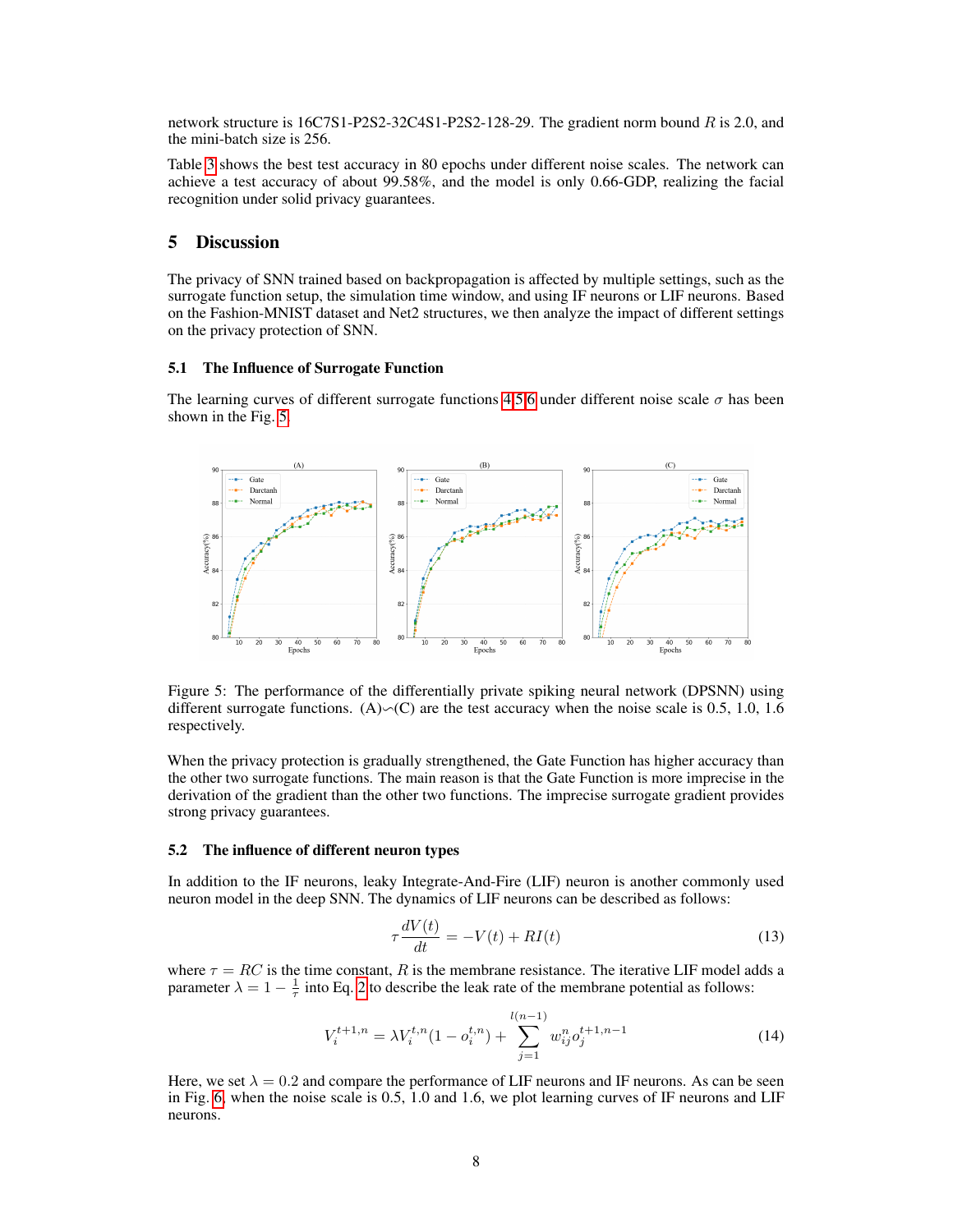

<span id="page-8-0"></span>Figure 6: The performance of the differentially private spiking neural network (DPSNN) using leaky Integrate-And-Fire (LIF) neurons and Integrate-And-Fire (IF) neurons.  $(A) \sim (C)$  are the test accuracy when the noise scale is 0.5, 1.0, 1.6 respectively.

Under different noise scales, the privacy of the IF neuron network is better. The leak rate enables the network to pay attention to different influences of information at different time steps. The farther the time step, the smaller the influence. The impact of this temporal information increases the risks of privacy leakage to a certain extent, and consequently, when the membrane potential does not decay, the network's privacy can be significantly protected.

# 5.3 The Influence of Time Window

Also, the simulation time window is the key point for the SNN training. We give the corresponding privacy bound of when the SNN reaches the best accuracy under different time windows as shown in Table [4](#page-8-1) when the noise scale  $\sigma = 1.0$ .

<span id="page-8-1"></span>Table 4: The accuracy and privacy bound of differentially private spiking neural network (DPSNN) under different time windows

|                 |    | Accuracy(%) MA- $\varepsilon$ CLT- $\varepsilon$ CLT- $\mu$ |      |      |      |
|-----------------|----|-------------------------------------------------------------|------|------|------|
|                 |    | 87.93                                                       | 3.55 | 3.18 | 0.76 |
| Time Window $T$ | 10 | 88.49                                                       | 3.43 | 3.06 | 0.73 |
|                 |    | 89 O                                                        | 3.45 | 3.09 | O 74 |

When the time window increases from 5 to 10, the performance is improved, and privacy protection is enhanced. With the time window increasing from 10 to 15, the performance is further improved, while the privacy bound does not change much. A large time window allows the information to spread over different time steps. When the network is attacked, gradients at multiple moments confuse the attacker, making it hard to accurately recover the sample's real information. When  $T = 1$ , it is equivalent to ANN to a certain extent, the network is easier to attack, and the privacy protection is worse.

# 6 Conclusion

This study is the first to combine the DP algorithm with SNN, and propose a DPSNN. DPSNN maintains a good trade-off between privacy protection and performance. We conducted experiments on MNIST, Fashion-MNIST, and the facial recognition dataset, Extended YaleB, and found that our DPSNN approach can achieve excellent privacy protection while maintaining high accuracy. Furthermore, we analyzed the influence of different factors on the privacy protection of SNN. We found that the imprecise surrogate function (Gate Function), the large time window, and using IF neurons instead of LIF neurons significantly contribute to constructing a high privacy-preserving and high-performance SNN.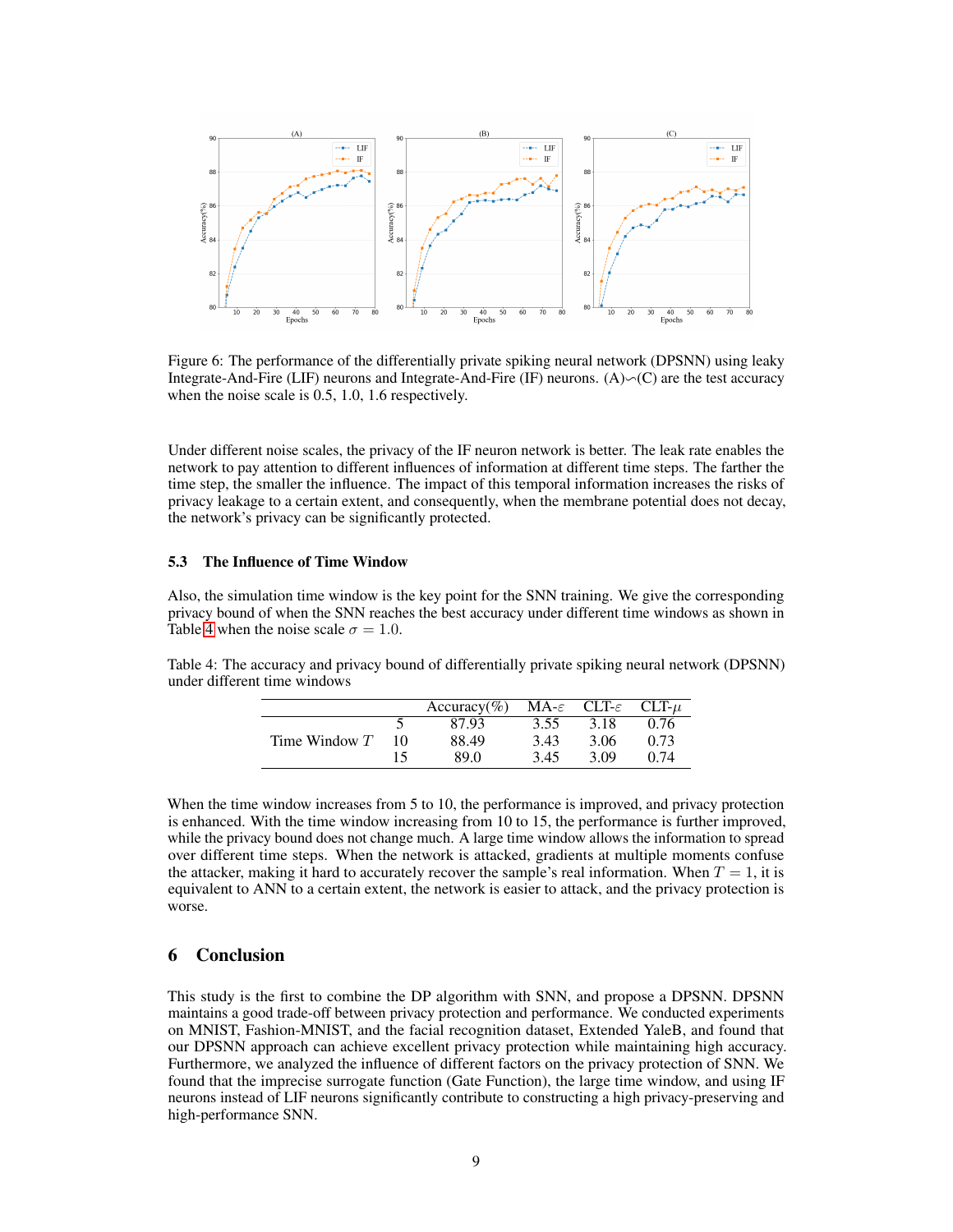# References

- <span id="page-9-4"></span>Abadi, M., Chu, A., Goodfellow, I., McMahan, H. B., Mironov, I., Talwar, K., and Zhang, L. Deep learning with differential privacy. In *Proceedings of the 2016 ACM SIGSAC conference on computer and communications security*, pp. 308–318, 2016.
- <span id="page-9-16"></span>Bassily, R., Smith, A., and Thakurta, A. Private empirical risk minimization: Efficient algorithms and tight error bounds. In *2014 IEEE 55th Annual Symposium on Foundations of Computer Science*, pp. 464–473. IEEE, 2014.
- <span id="page-9-1"></span>Bertinetto, L., Valmadre, J., Henriques, J. F., Vedaldi, A., and Torr, P. H. Fully-convolutional siamese networks for object tracking. In *European conference on computer vision*, pp. 850–865. Springer, 2016.
- <span id="page-9-11"></span>Bost, R., Popa, R. A., Tu, S., and Goldwasser, S. Machine learning classification over encrypted data. *Cryptology ePrint Archive*, 2014.
- <span id="page-9-17"></span>Bu, Z., Dong, J., Long, Q., and Su, W. J. Deep learning with gaussian differential privacy. *Harvard data science review*, 2020(23), 2020.
- <span id="page-9-5"></span>Cai, Z., Zheng, X., and Yu, J. A differential-private framework for urban traffic flows estimation via taxi companies. *IEEE Transactions on Industrial Informatics*, 15(12):6492–6499, 2019.
- <span id="page-9-15"></span>Carlini, N., Liu, C., Erlingsson, Ú., Kos, J., and Song, D. The secret sharer: Evaluating and testing unintended memorization in neural networks. In *28th USENIX Security Symposium (USENIX Security 19)*, pp. 267–284, 2019.
- <span id="page-9-6"></span>Diehl, P. U. and Cook, M. Unsupervised learning of digit recognition using spike-timing-dependent plasticity. *Frontiers in computational neuroscience*, 9:99, 2015.
- <span id="page-9-14"></span>Dong, J., Roth, A., and Su, W. Gaussian differential privacy. *Journal of the Royal Statistical Society*, 2021.
- <span id="page-9-10"></span>Du, Y., Gustafson, L., Huang, D., and Peterson, K. Implementing ml algorithms with he. *MIT Course*, 6:857, 2017.
- <span id="page-9-3"></span>Dwork, C. Differential privacy: A survey of results. In *International conference on theory and applications of models of computation*, pp. 1–19. Springer, 2008.
- <span id="page-9-13"></span>Dwork, C., McSherry, F., Nissim, K., and Smith, A. Calibrating noise to sensitivity in private data analysis. *Journal of Privacy and Confidentiality*, 7(3):17–51, 2016.
- <span id="page-9-12"></span>Fenner, P. and Pyzer-Knapp, E. Privacy-preserving gaussian process regression–a modular approach to the application of homomorphic encryption. In *Proceedings of the AAAI Conference on Artificial Intelligence*, volume 34, pp. 3866–3873, 2020.
- <span id="page-9-2"></span>Fredrikson, M., Jha, S., and Ristenpart, T. Model inversion attacks that exploit confidence information and basic countermeasures. In *Proceedings of the 22nd ACM SIGSAC conference on computer and communications security*, pp. 1322–1333, 2015.
- <span id="page-9-9"></span>Georghiades, A. S., Belhumeur, P. N., and Kriegman, D. J. From few to many: Generative models for recognition under variable pose and illumination. In *Proceedings fourth ieee international conference on automatic face and gesture recognition (cat. no. pr00580)*, pp. 277–284. IEEE, 2000.
- <span id="page-9-8"></span>Han, B. and Roy, K. Deep spiking neural network: Energy efficiency through time based coding. In *European Conference on Computer Vision*, pp. 388–404. Springer, 2020.
- <span id="page-9-7"></span>Hao, Y., Huang, X., Dong, M., and Xu, B. A biologically plausible supervised learning method for spiking neural networks using the symmetric stdp rule. *Neural Networks*, 121:387–395, 2020.
- <span id="page-9-0"></span>He, K., Zhang, X., Ren, S., and Sun, J. Deep residual learning for image recognition. In *Proceedings of the IEEE conference on computer vision and pattern recognition*, pp. 770–778, 2016.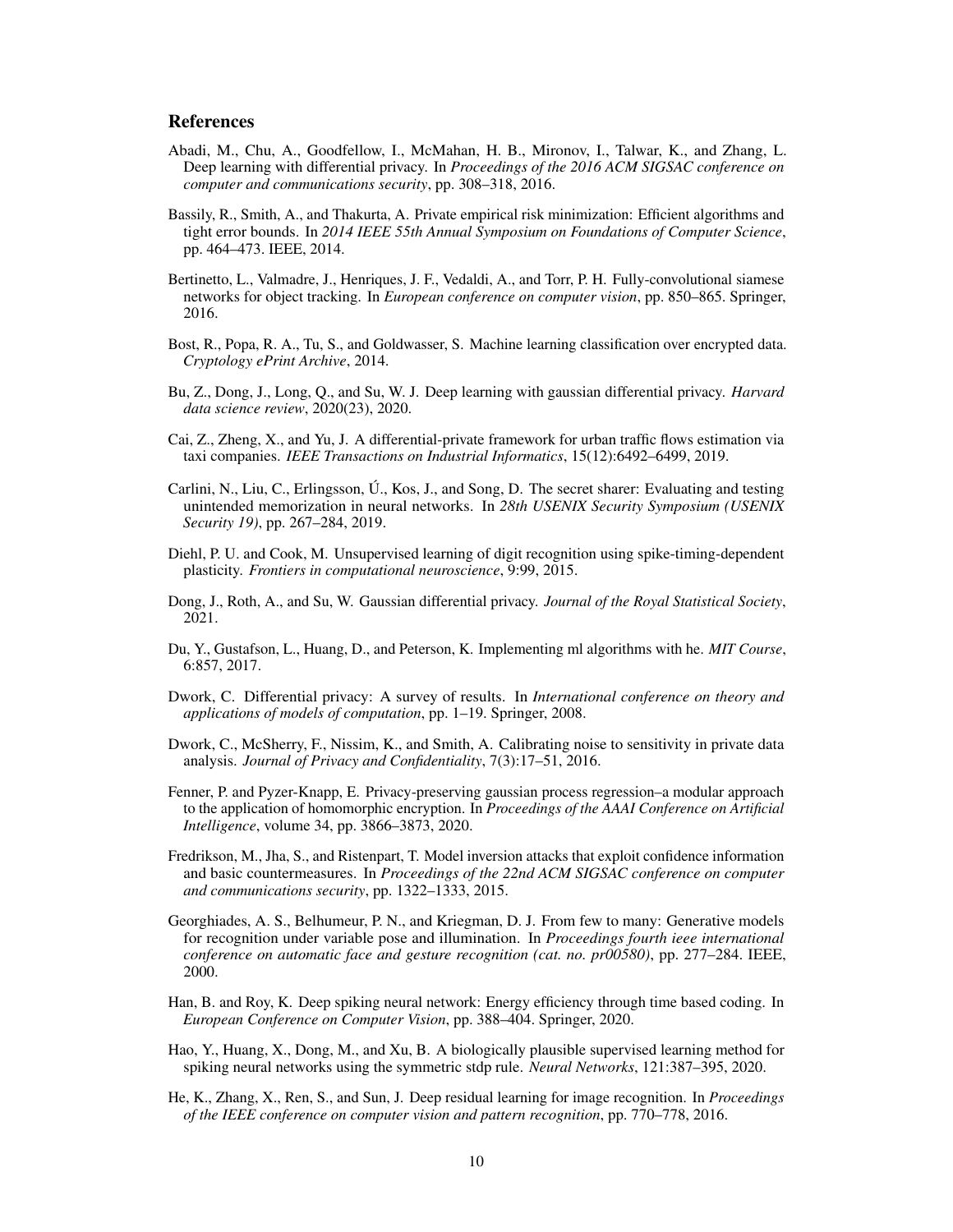- <span id="page-10-7"></span>Hitaj, B., Ateniese, G., and Perez-Cruz, F. Deep models under the gan: information leakage from collaborative deep learning. In *Proceedings of the 2017 ACM SIGSAC conference on computer and communications security*, pp. 603–618, 2017.
- <span id="page-10-12"></span>Jin, Y., Zhang, W., and Li, P. Hybrid macro/micro level backpropagation for training deep spiking neural networks. In *Proceedings of the 32nd International Conference on Neural Information Processing Systems*, pp. 7005–7015, 2018.
- <span id="page-10-8"></span>Jordon, J., Yoon, J., and Van Der Schaar, M. Pate-gan: Generating synthetic data with differential privacy guarantees. In *International conference on learning representations*, 2018.
- <span id="page-10-18"></span>Kim, Y. and Panda, P. Revisiting batch normalization for training low-latency deep spiking neural networks from scratch. *Frontiers in neuroscience*, pp. 1638, 2020.
- <span id="page-10-1"></span>Konapure, R. and Lobo, L. Video content-based advertisement recommendation system using classification technique of machine learning. In *Journal of Physics: Conference Series*, volume 1854, pp. 012025. IOP Publishing, 2021.
- <span id="page-10-15"></span>Krogh, A. and Hertz, J. A simple weight decay can improve generalization. *Advances in neural information processing systems*, 4, 1991.
- <span id="page-10-13"></span>LeCun, Y. The mnist database of handwritten digits. *http://yann. lecun. com/exdb/mnist/*, 1998.
- <span id="page-10-16"></span>Li, Q., Wu, Z., Wen, Z., and He, B. Privacy-preserving gradient boosting decision trees. In *Proceedings of the AAAI Conference on Artificial Intelligence*, volume 34, pp. 784–791, 2020.
- <span id="page-10-6"></span>Li, W., Milletarì, F., Xu, D., Rieke, N., Hancox, J., Zhu, W., Baust, M., Cheng, Y., Ourselin, S., Cardoso, M. J., et al. Privacy-preserving federated brain tumour segmentation. In *International workshop on machine learning in medical imaging*, pp. 133–141. Springer, 2019.
- <span id="page-10-10"></span>Li, Y., Zeng, Y., and Zhao, D. Bsnn: Towards faster and better conversion of artificial neural networks to spiking neural networks with bistable neurons. *arXiv preprint arXiv:2105.12917*, 2021.
- <span id="page-10-9"></span>Maass, W. Networks of spiking neurons: the third generation of neural network models. *Neural networks*, 10(9):1659–1671, 1997.
- <span id="page-10-3"></span>Melis, L., Song, C., De Cristofaro, E., and Shmatikov, V. Exploiting unintended feature leakage in collaborative learning. In *2019 IEEE Symposium on Security and Privacy (SP)*, pp. 691–706. IEEE, 2019.
- <span id="page-10-0"></span>Nassif, A. B., Shahin, I., Attili, I., Azzeh, M., and Shaalan, K. Speech recognition using deep neural networks: A systematic review. *IEEE access*, 7:19143–19165, 2019.
- <span id="page-10-11"></span>Neftci, E. O., Mostafa, H., and Zenke, F. Surrogate gradient learning in spiking neural networks: Bringing the power of gradient-based optimization to spiking neural networks. *IEEE Signal Processing Magazine*, 36(6):51–63, 2019.
- <span id="page-10-17"></span>Papernot, N., Thakurta, A., Song, S., Chien, S., and Erlingsson, Ú. Tempered sigmoid activations for deep learning with differential privacy. In *Proceedings of the AAAI Conference on Artificial Intelligence*, volume 35, pp. 9312–9321, 2021.
- <span id="page-10-5"></span>Salem, A., Bhattacharya, A., Backes, M., Fritz, M., and Zhang, Y. {Updates-Leak}: Data set inference and reconstruction attacks in online learning. In *29th USENIX Security Symposium (USENIX Security 20)*, pp. 1291–1308, 2020.
- <span id="page-10-2"></span>Shahid, N., Rappon, T., and Berta, W. Applications of artificial neural networks in health care organizational decision-making: A scoping review. *PloS one*, 14(2):e0212356, 2019.
- <span id="page-10-14"></span>Srivastava, N., Hinton, G., Krizhevsky, A., Sutskever, I., and Salakhutdinov, R. Dropout: a simple way to prevent neural networks from overfitting. *The journal of machine learning research*, 15(1): 1929–1958, 2014.
- <span id="page-10-4"></span>Wei, L., Luo, B., Li, Y., Liu, Y., and Xu, Q. I know what you see: Power side-channel attack on convolutional neural network accelerators. In *Proceedings of the 34th Annual Computer Security Applications Conference*, pp. 393–406, 2018.